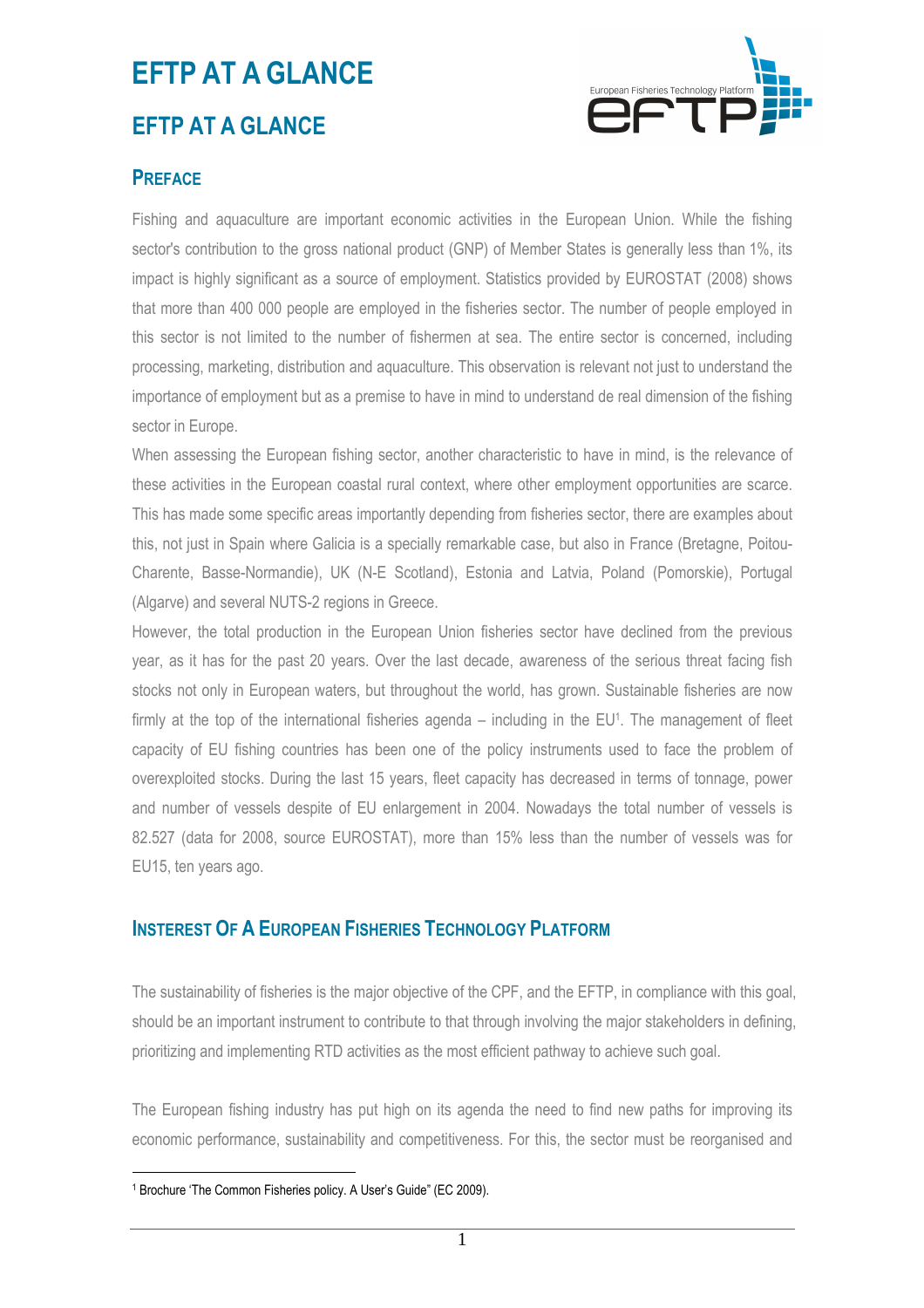## **EFTP AT A GLANCE**



fisheries have to be considered a crucial element of the EU's RTDI strategy. Technology Platform (EFTP) aims to play a key role in this process.

*The European Fisheries Technology Platform is considered an essential tool to promote the transition from an obsolete and traditional sector to another more competitive, sustainable and modern one. The*  fishing industry in a wide sense must be a fundamental part of this initiative, not just giving its opinion but *leading the process.* 

The overall strategy of the **EFTP** is aiming to identify the **key challenges up to year 2025 for fisheries and fishing technology**, **and to formulate and implement the RTDI Strategic Agenda** for meeting such challenges. Thus, to achieve a consensus on future research directions and to mobilise a critic mass of public and private technical, human and financial resources, are critic to achieve the goals of the overall strategy.

The European Fisheries Technology Platform will bring together European private and public stakeholders in order to create an enduring basis for structuring initiatives, for co-ordinating and bundling efforts, for setting up sustainable structures, and so to define and realise a European Research Agenda on Fisheries as means to ensure a sustainable and competitive future for the European Fishing Industry.

### **WHO IS EXPECTED TO BECOME PART OF THE PLATFORM?**

The EFTP is opened to integrate the whole value chain around the fishing activities in Europe. It intends to include the entire spectrum of fisheries; processors gear suppliers and associated industries. In addition to ensure that appropriate support is available to develop a robust platform the following groups will also be engaged:

Fisheries, processing and seafood research centres

Industrial stakeholders linked to the priorities of **EFTP**: suppliers and customers

Universities through a European network

Representatives of EU Member States

Representatives of the trade unions

.

The organization of the Platform will be flexible, reactive and open to allow integration of appropriate partners as the process evolves.